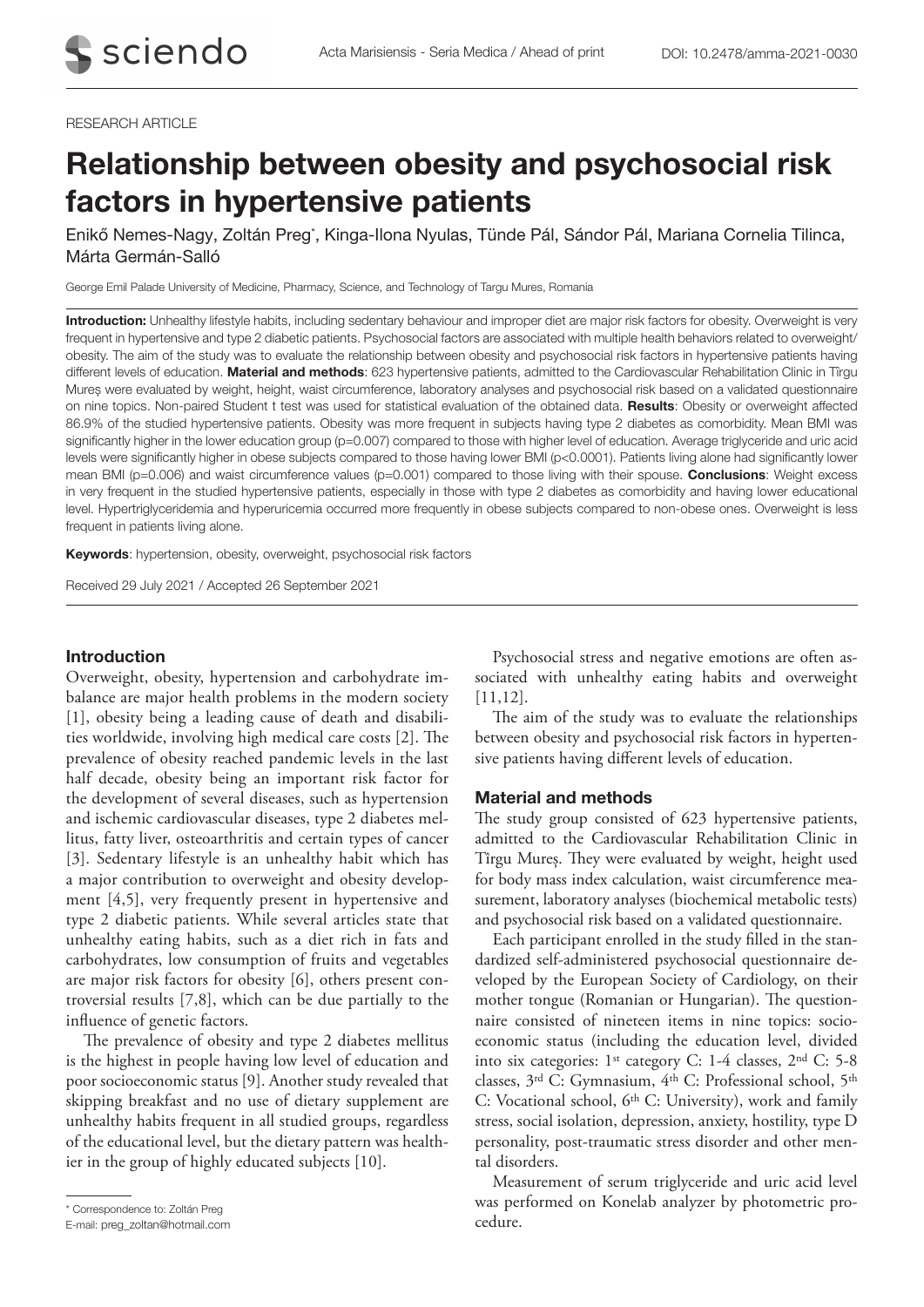The study was approved by the Ethical Committees of theMureș Emergency Clinical County Hospital and that of the University of Medicine Pharmacy Science and Technology George Emil Palade. Statistical evaluation of the data was performed by IBM-SPSS version 22 and Graph-Pad InStat version 3. Non-paired Student t test was used, with and without Welch correction.

## Results

Our study analyzed the data of 623 patients, with a mean age 67.7±9.9 years.52.2% (n=325) participants were female, 36.8% of patients came from rural environment. The education level of the studied patients is illustrated on table I.

Overweight and obesity was highly prevalent in the studied hypertensive population, only 13.1% of the patients having normal weight as illustrated in table II. Mean BMI was 31.05 (±6) kg/m<sup>2</sup>, mean waist circumference was  $103 \pm 16$  cm.

Obese patients were significantly more likely to suffer from diabetes mellitus type 2 (29.3% of patients with BMI under 30 having diabetes, versus 51.8/% of patients with BMI above 30 having diabetes, chi square test p<0.0001).

Patients with lower education level than 12 classes had significantly higher body mass index 31.8 kg/m2 versus 30.3 kg/m2 in patients with higher levels of education (p=0.007).No significant difference was present between the waist circumference of the two groups, 105.7 cm in the low education group versus 102.2cm in the high education group  $(p=0.140)$ .

Regarding laboratory parameters, average uric acid and triglyceride levels were significantly higher in obese individuals compared to the group of overweight and normal weight subjects (p<0.0001). Separating the subjects in three groups based on their BMI values we also obtained significant differences in case of these two parameters (Table III).

Table I. Education level of the studied patients

Patients were divided into two groups according to the answers given to the questions of the European Society of Cardiology psychosocial questionnaire and mean values of body mass index and waist circumference of the two groups were compared with independent sample Student t test. The results of these comparisons are illustrated on Table IV.

Based on the results obtained we can state that subjects living alone have significantly lower mean BMI and waist circumference compared to those living with their spouse (Table IV.). Regarding other psychosocial aspects, we could not observe significant differences in these two parameters.

## **Discussion**

Overweight and obesity are very frequent in the studied hypertensive patients. Class I obesity and overweight were the most prevalent, affecting more than half of the patients, while class II and III obesity occurred in over 20% of the subjects. These percentages are higher than those reported by the majority of the studies on hypertensive persons (over one third or about half)[13,14]. The recent Euroaspire V study found a similarly high frequency of overweight and obesity among coronary heart disease patients from Europe (82%) [15].

Obesity being more frequent in the group of hypertensive patients having type 2 diabetes mellitus as a comorbidity is in accordance with data in the literature [16,17].

Patients having lower educational level presented significantly higher mean body mass index value compared to those having higher levels of education, these results being similar to those found in the literature [9]. A trend analysis of data for 15 European countries showed an increase in the prevalence of obesity between 1990 and 2010 in both men and women with larger increases in the prevalence for those in the lower as compared to the higher educated group resulting in an increasing difference in time [18].This

Table II. Obesity categories of participants

| <b>Education level</b> | $\%$  | Obesity categories of participants | $\frac{0}{0}$ |
|------------------------|-------|------------------------------------|---------------|
| 1-4 classes            | 3%    | Normal weight                      | 13.1%         |
| 5-8 classes            | 27.8% | Overweight                         | 32.7%         |
| Gymnasium              | 23.4% | Obesity class I                    | 33.0%         |
| Professional school    | 9.7%  |                                    |               |
| Vocational school      | 23%   | Obesity class II                   | 13.0%         |
| University             | 13.1% | Obesity class III                  | 8.2%          |
|                        |       |                                    |               |

Table III.Laboratory test results of obese versus non obese patients

| <b>Laboratory test</b> | <b>Mean BMI</b><br>$<$ 25 kg/m <sup>2</sup> | <b>Mean BMI</b><br>$25-30$ kg/m <sup>2</sup> | Mean BMI >30<br>kg/m <sup>2</sup> | Significance<br>Normoponderal compared<br>to supraponderal | Significance<br>Supraponderal compared<br>to obese |
|------------------------|---------------------------------------------|----------------------------------------------|-----------------------------------|------------------------------------------------------------|----------------------------------------------------|
| Creatinine             | 0.92                                        | 1.00                                         | 0.94                              | 0.13                                                       | 0.04                                               |
| eGFR                   | 79.56                                       | 74.42                                        | 77.99                             | 0.17                                                       | 0.11                                               |
| Urea                   | 8.74                                        | 7.20                                         | 7.78                              | 0.15                                                       | 0.18                                               |
| Total cholesterol      | 1.32                                        | 1.20                                         | 1.17                              | 0.97                                                       | 0.57                                               |
| LDL cholesterol        | 2.96                                        | 2.83                                         | 2.68                              | 0.69                                                       | 0.41                                               |
| HDL cholesterol        |                                             |                                              |                                   | 0.18                                                       | 0.64                                               |
| Triglyceride           | 1.20                                        | 1.55                                         | 1.79                              | 0.01                                                       | 0.01                                               |
| <b>VSH</b>             | 15                                          | 16                                           | 16                                | 0.65                                                       | 0.89                                               |
| Fibrinogen             | 3.9                                         | 4.1                                          | 4.1                               | 0.61                                                       | 0.99                                               |
| Uric acid              | 276                                         | 300                                          | 326                               | 0.07                                                       | 0.005                                              |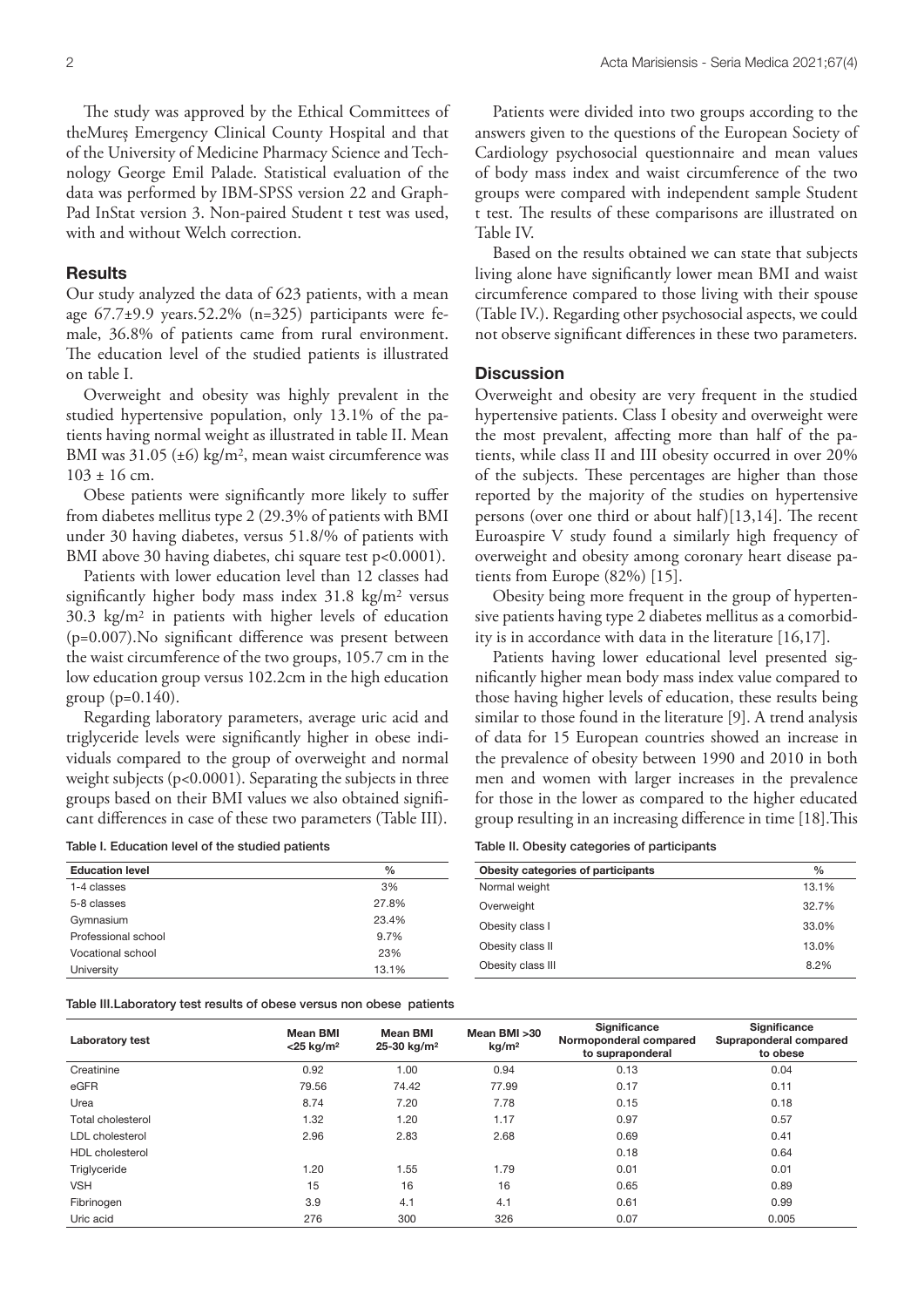| Table IV. Results of the psychosocial questionnaire |  |  |  |
|-----------------------------------------------------|--|--|--|
|-----------------------------------------------------|--|--|--|

| <b>Psychosocial Questionnaire question</b>                         | <b>Mean BMI</b><br>if Yes | <b>Mean BMI</b><br>if No | p     | <b>Mean Waist</b><br>if Yes | <b>Mean Waist</b><br>if No | р     |
|--------------------------------------------------------------------|---------------------------|--------------------------|-------|-----------------------------|----------------------------|-------|
| Are you a manual worker?                                           | 32.4                      | 30.9                     | 0.07  | 101.2                       | 99.9                       | 0.66  |
| Is your reward inappropriate for your effort?                      | 32.2                      | 31.5                     | 0.44  | 98.8                        | 102.2                      | 0.27  |
| Do you lack control over how to meet the demands at work?          | 32.2                      | 31.0                     | 0.17  | 100.2                       | 102.9                      | 0.51  |
| Do you have serious problems with your spouse?                     | 33.6                      | 31.5                     | 0.14  | 106.9                       | 99.4                       | 0.08  |
| Are you living alone?                                              | 30.3                      | 32.5                     | 0.006 | 95.0                        | 104.9                      | 0.001 |
| Do you lack a close confidant?                                     | 31.5                      | 31.8                     | 0.70  | 99.8                        | 100.8                      | 0.93  |
| Do you feel down, depressed, and hopeless?                         | 31.8                      | 31.6                     | 0.85  | 101.3                       | 99.7                       | 0.59  |
| Have you lost interest and pleasure in life?                       | 31.6                      | 31.8                     | 0.84  | 98.4                        | 100.9                      | 0.53  |
| Do you frequently feel nervous, anxious, or on edge?               | 31.7                      | 31.8                     | 0.94  | 100.9                       | 99.8                       | 0.72  |
| Are you frequently unable to stop or control worrying?             | 31.1                      | 32.2                     | 0.15  | 99.5                        | 99.5                       | 0.68  |
| Do you frequently feel angry over little things?                   | 31.8                      | 31.5                     | 0.74  | 101.9                       | 98.0                       | 0.24  |
| Do you often feel annoyed about other people's habits?             | 31.9                      | 31.5                     | 0.63  | 103                         | 98.5                       | 0.14  |
| In general, do you often feel anxious, irritable, or depressed?    | 31.1                      | 31.9                     | 0.30  | 99.3                        | 100.6                      | 0.65  |
| Do you avoid sharing your thoughts and feelings with other people? | 31.5                      | 31.9                     | 0.68  | 98.8                        | 101.4                      | 0.38  |

difference is present probably because high quality diet is more expensive compared to food poor in nutrients, but having high energetic value and affordable cost, available for people with low socioeconomic status. A German study found that patients with low level of education eat higher quantities of food rich in calories especially sugar and fat, while their consumption of fruits and vegetables is lower when compared to people with higher level of education. In the same study, analyzing the influence of physical activity, researchers came to the conclusion that adults with low socioeconomic status were more active physically and thus spent more energy, explaining their mostly unhealthy food choice leading to introduce higher amounts of calories [19].

Based on our results, living alone was found to be protective against obesity, this finding was previously described by other studies on European populations [20,21], while other surveys reported the opposite [22]. In a survey on old Japanese population researchers found that living alone affects eating habits especially in male subjects. They are very likely to skip meals and were more likely to be underweight or obese compared to those living in cohabitation, men living and eating alone having unhealthy eating habits [23]. Another study carried out in Luxemburg revealed that consumption of ready-meals is higher in men living alone, this leading to increased prevalence of abdominal obesity, ready-meals providing high energy intake and low amount of fibers [24].

A limitation of the study is that we obtained the information regarding the patients based on a questionnaire, and some answers might not be complete or appropriate.

A strength of our research is the high number of the enrolled patients, and the complexity of the evaluation (laboratory parameters, psychosocial questionnaire, demographic and anthropometric data). The results of this study have practical applicability, the patients can benefit of more appropriate advice regarding lifestyle and nutrition based on the obtained data.

Regarding laboratory test results, hypertriglyceridemia and hyperuricemia seems to be more prevalent in obese patients, the first one being diagnostic criteria for the metabolic syndrome [25].

## **Conclusions**

Weight excess could be observed very frequently in the studied hypertensive patients, especially in those having also type 2 diabetes as a comorbidity and having lower educational level. Overweight is less frequent in subjects living alone compared to those living with their spouse. Hypertriglyceridemia and hyperuricemia occurred more frequently in obese subjects compared to non-obese ones.

## Acknowledgement

Financial support was provided by SC Cattus SRL, by a private grant of the UMPhSTGEP Tîrgu Mureș, contract nr. 3963/03.06.2020.

## Authors' contributions

NNE substantial contributions to conception and design, acquisition of data, analysis and interpretation of data, drafting the article and revising it critically for important intellectual content

PZ Corresponding author, substantial contributions to conception and design, acquisition of data, analysis and interpretation of data, drafting the article and revising it critically for important intellectual content

NKI substantial contributions to conception and design, acquisition of data, revising it critically for important intellectual content

PT substantial contributions to conception and design, acquisition of data, revising it critically for important intellectual content

PS substantial contributions to conception and design, acquisition of data

TMC substantial contributions to conception and design, acquisition of data, revising it critically for important intellectual content

GSM substantial contributions to conception and design, acquisition of data, analysis and interpretation of data, drafting the article and revising it critically for important intellectual content, funding, research coordonator

### Conflict of interest

None to declare.